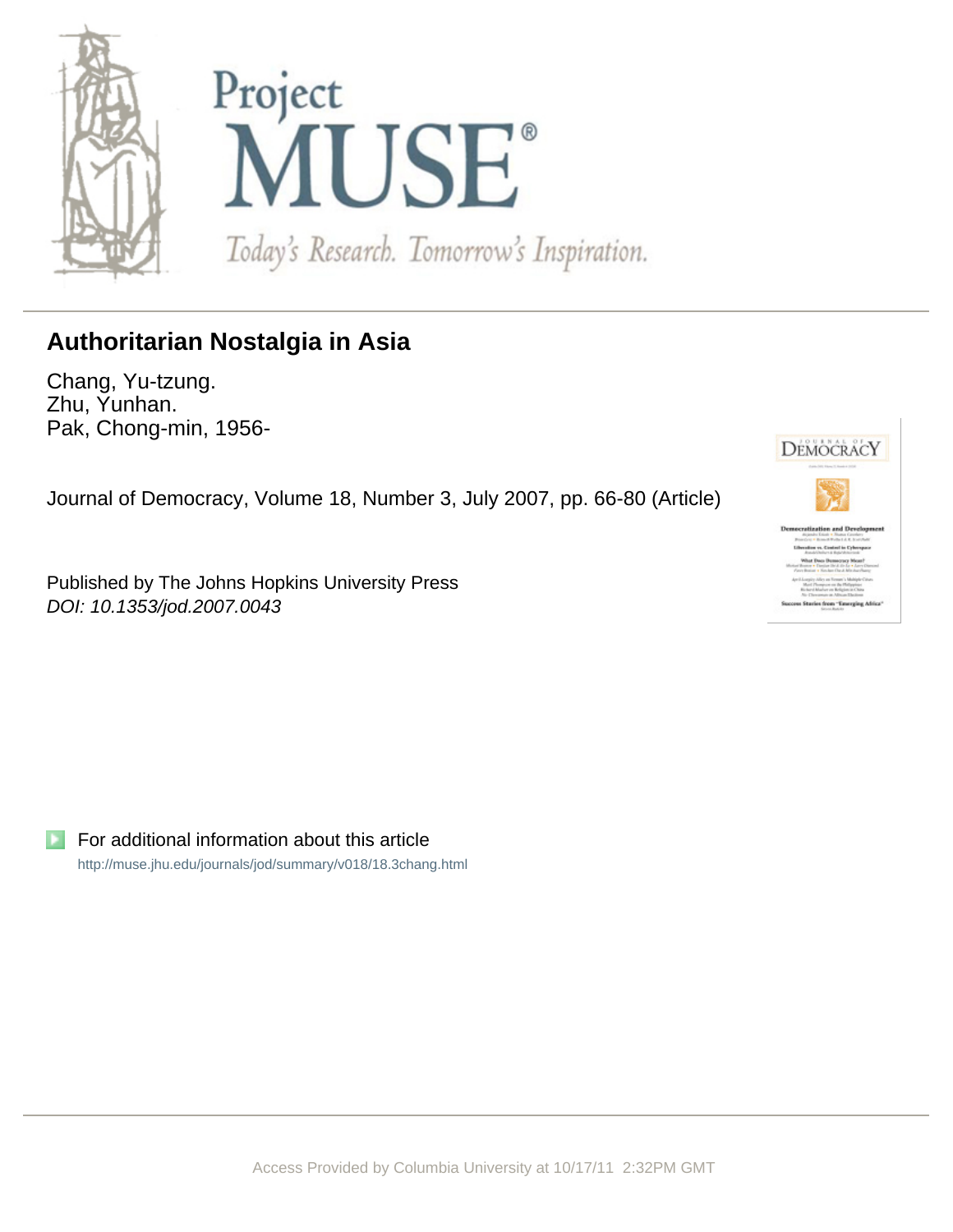## **The Democracy Barometers**

## AUTHORITARIAN NOSTALGIA IN ASIA

### *Yu-tzung Chang, Yun-han Chu, and Chong-Min Park*

*Yu-tzung Chang is assistant professor of political science at National Taiwan University and program manager of the Asian Barometer. Yunhan Chu is Distinguished Research Fellow at the Institute of Political Science at Academia Sinica and director of the Asian Barometer. Chong-Min Park is professor of public administration at Korea University in Seoul and directs the Asian Barometer Survey in South Korea.*

From Bangkok to Manila, Taipei, Seoul, and Ulaanbaatar, East Asia's "third-wave" democracies are in distress. The most dramatic sign of trouble has been the September 2006 military coup in Thailand, where the opposition had earlier boycotted a parliamentary election. (Thailand was also the scene of the region's last full-scale democratic breakdown, a 1991 coup.) In Taiwan and the Philippines, the losers of the most recent presidential elections have challenged the results. In South Korea, the incumbent president has found himself crippled by flagging popular support and deserted by his own party's National Assembly deputies. Mongolia is mired in party stalemate. Even the region's oldest democracy, Japan, has been beset by endless corruption scandals and consistent failures to come to grips with the challenges of deflation, stagnation, and the need for structural economic reform. Under these stressful circumstances, can democracy still endure and flourish in East Asia?

Although many forces can affect a democracy's survival chances, no democratic regime can stand long without legitimacy in the eyes of its own people. Scholars have long known that beliefs and perceptions regarding legitimacy have much to do with whether a regime—particularly one founded upon popular consent—will endure or break down.<sup>1</sup> What elites think matters, but for democracy to become stable and effective, the bulk of the citizenry must develop a deep and resilient commitment to it. A necessary condition for the consolidation of democracy is met when an overwhelming proportion of citizens believe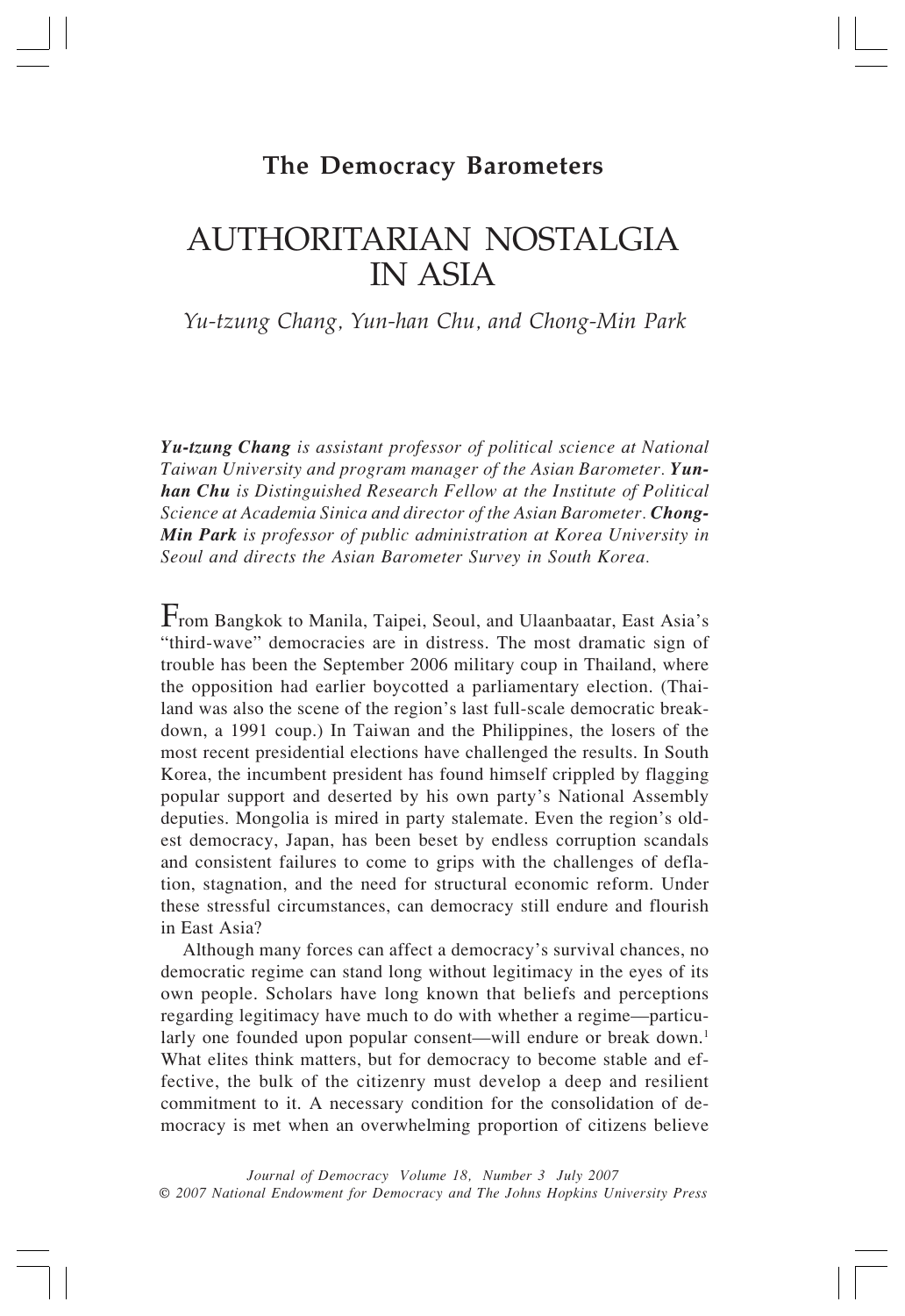that "the democratic regime is the most right and appropriate for their society, better than any other realistic alternative they can imagine."<sup>2</sup>

Data from the first and second Asian Barometer Surveys (ABS)<sup>3</sup> can help us systematically to assess the extent of normative commitment to democracy that citizens feel in Japan, South Korea, Taiwan, Mongolia, the Philippines, and Thailand. The assessment involves seeking answers to the following interrelated questions: Has the growth of democratic legitimacy in East Asia stagnated or even eroded? How detached are East Asians from authoritarian alternatives? What do East Asians think of how democracy works in their countries? Is there a link between how citizens rate democracy's performance and how committed to democracy they feel? Is popular support for democracy deeply rooted in a liberal-democratic political culture? Let us begin by briefly explaining the strategies that we have chosen for measuring democratic legitimacy.

### **Measuring Democratic Legitimacy**

Public opinion plays a crucial role in determining legitimacy. International donors, think tanks, and experts can publish all the ratings they like, but a democracy will be consolidated only when most of those who live within its borders believe that democracy actually is better for their society and that democracy of an acceptable quality is being supplied. In a nutshell, the citizens are the final judges of the legitimacy as well as the characteristics of their democracy. Surveys such as the Asian Barometer open a window on whether citizens think that their political institutions are delivering acceptable degrees of democracy and good governance. In particular, such surveys make possible an empirical assessment of the extent of normative commitment to democracy among the public at large and thus tell us much about how far a given political system has really traveled toward democratic consolidation.4

Those who seek to gauge popular support for democracy have long asked respondents to choose among three statements: "Democracy is always preferable to any other kind of government," "Under some circumstances, an authoritarian government can be preferable to a democratic one," and "For people like me, it does not matter whether we have a democratic or a nondemocratic regime." But the single-item measurements thus reached always lack conceptual breadth and depth, and are less reliable than measurements drawn from multiple indicators.<sup>5</sup>

Like any other complex concept, normative commitment to democracy consists of many attitudinal dimensions. Richard Rose, Doh Chull Shin, and their colleagues have respectively highlighted four other important aspects of democratic legitimacy.6 First is the *desire for democracy*, the level of democracy that citizens want for their political regime.<sup>7</sup> Second is the *suitability of democracy,* the degree to which citizens feel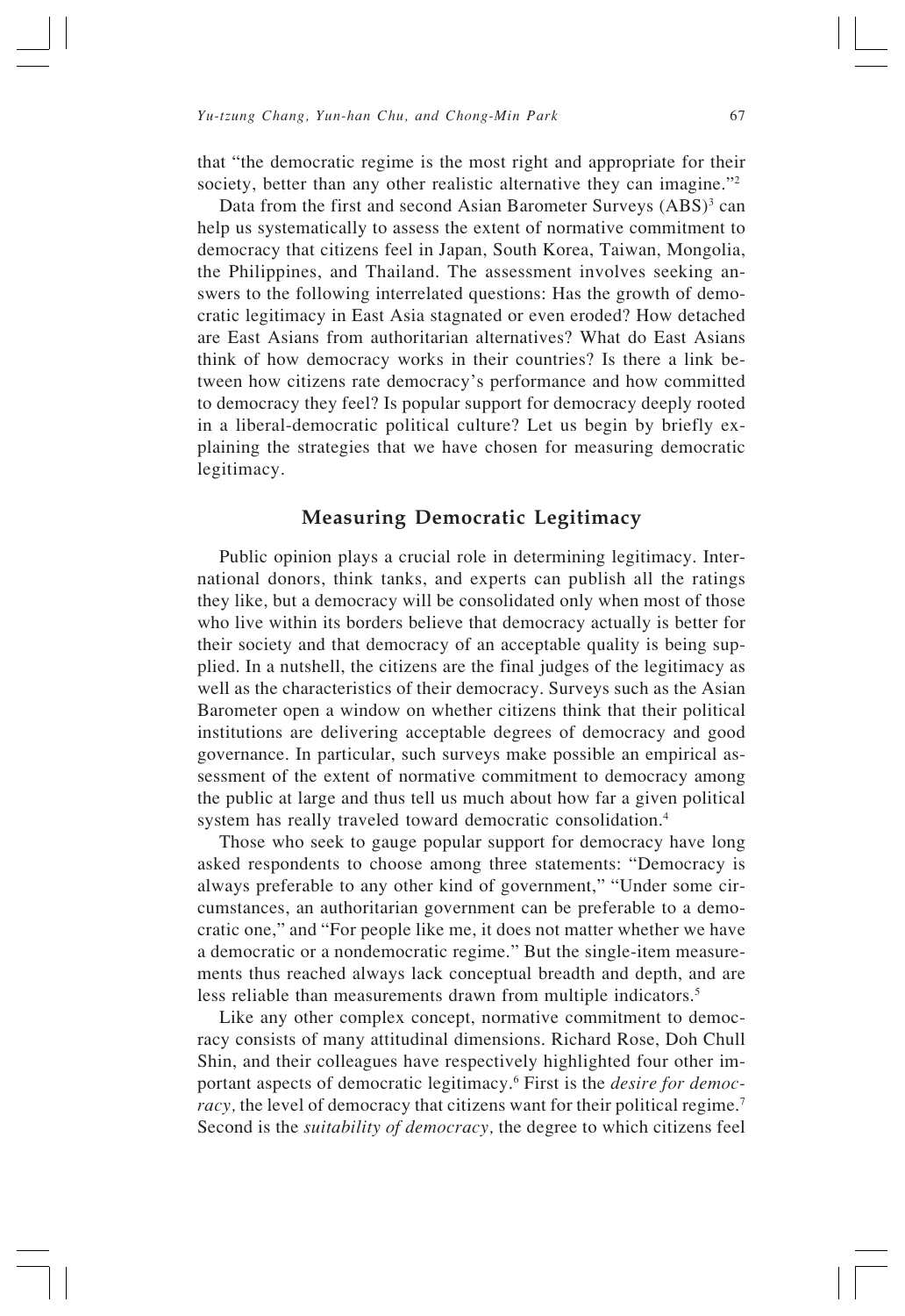that democracy is appropriate for their country.8 Third is the *efficacy of democracy,* which involves the effectiveness of the democratic regime in addressing the country's major problems.9 Fourth is the *priority* that citizens place on democracy as compared to other societal goals.10 The ABS contains specific items designed to measure these four additional dimensions, thus generating a five-item battery that can be used to gauge popular support for democracy.

As important as such support is, robust legitimacy entails more. It also requires that citizens profess "authoritarian detachment"—in other words, that they reject nondemocratic alternatives. Referring to Winston Churchill's famous 1947 quip that democracy "is the worst form of government except all those other forms that have been tried from time to time," Rose and his colleagues argue that democracy often survives not because most people believe in its intrinsic legitimacy, but rather because there are simply no preferable alternatives.<sup>11</sup> This suggests that aversion to authoritarianism weights as heavily as attachment to democracy in sustaining a democratic regime. Hence our surveys asked respondents a set of three questions, exploring whether or not they would favor the return to any of the three conceivable authoritarian alternatives: strongman rule, single-party rule, and military rule.

One of the ABS's important methodological innovations is its use of items meant to probe further into the substance and depth of popular commitment to democracy. These items intentionally omit the word "democracy" itself since use of the "d-word" could invite answers that might seem socially desirable, but which may not be deeply felt. In our time, after all, even the least democratic rulers and regimes habitually speak of "democracy"—it is a word whose very prestige has led to its excessive and at times less-than-honest use. Fortunately for us, however, there is no need to invoke the "d-word" in order to probe respondents' value orientations toward such fundamental organizing principles of liberal democracy as liberty, the rule of law, the separation of powers, and the duty of government to answer to the governed.

The batteries for measuring popular attachment to democracy, detachment from authoritarianism, and liberal-democratic value orientation have been consistently applied in two rounds of surveys between 2001 and 2006, yielding for the first time a database that is longitudinal across time rather than a "snapshot" of opinion at a given moment.

#### **Teetering Support for Democracy**

When we began our analysis we did not expect to find a strong and resilient popular base for democratic legitimacy in East Asia's new democracies, let alone any enhancement of it over time. We knew that many East Asian democracies display socioeconomic features that in principle should be friendly to the growth of democratic legitimacy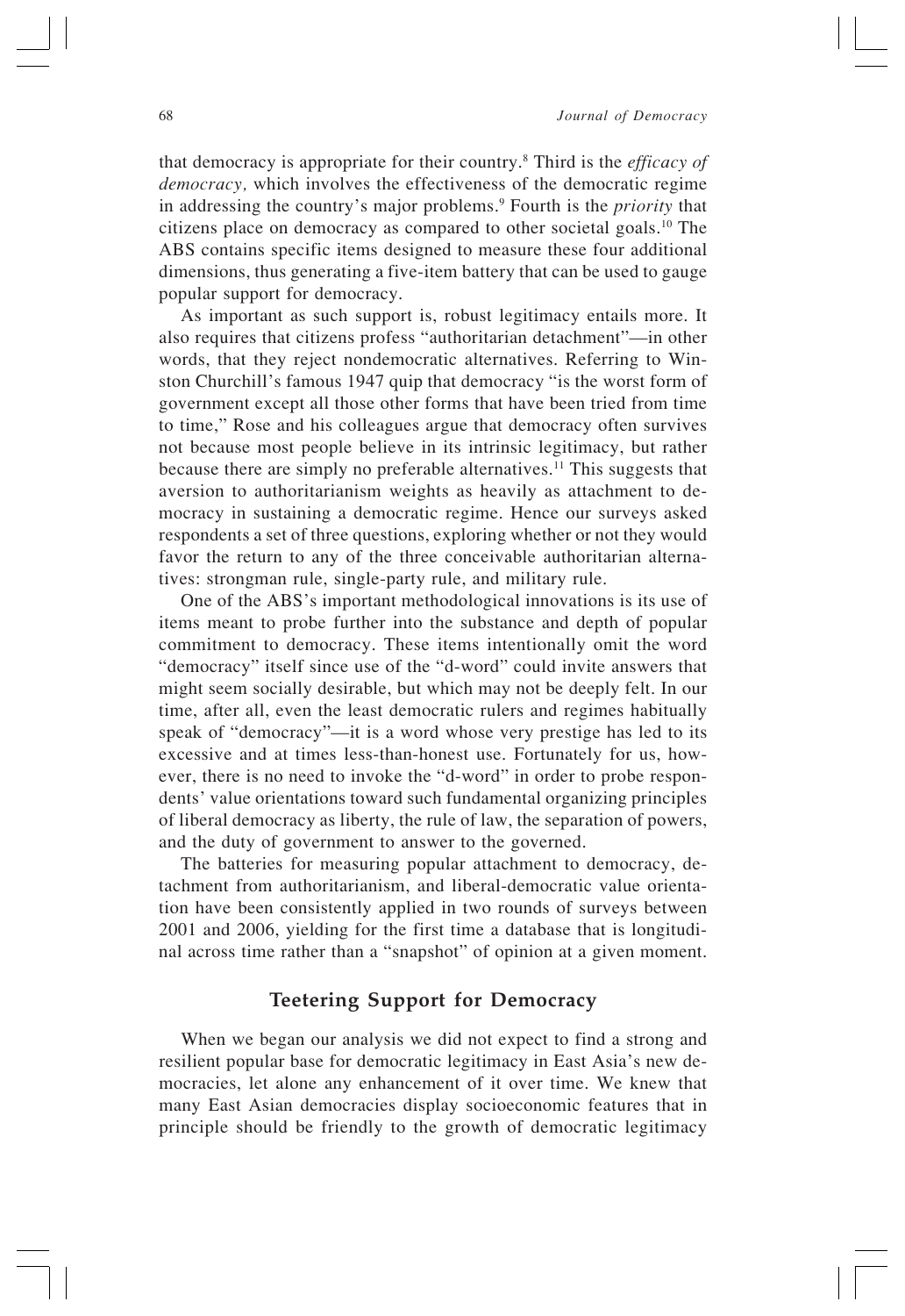(sizeable middle classes, well-educated people, and many ties to the global economy). Yet at the same time we feared that the region's overall geopolitical configuration, political history, and predominant cultural legacies would act as strong drags on the development of robust democratic political cultures.

Let us discuss these three factors in more detail. First, over the last three decades East Asia has in a significant way defied the global democratic trend known as the third wave. Most of the region's people remain under one form or other of authoritarian or at best semidemocratic rule. In 2006, only six of the region's eighteen sovereign states received a Freedom House (FH) rating of "Free." Five of the six Free countries, moreover, had become democratic only during the recent era of the third wave. (The five were Mongolia, the Philippines, South Korea, Taiwan, and Thailand—the last of which has now received an FH ranking of "Not Free" in the wake of its 2006 military coup.) Furthermore, with the shift of the region's center of economic gravity from Japan to China, East Asia has become one of the few places in the world where regime characteristics pose no barrier to trade and investment and perhaps the only region where newly democratized countries have become economically integrated with and dependent on nondemocratic countries.

Second, few of the region's former authoritarian regimes have been thoroughly discredited. Indeed, all too many people are wont to credit them with having fostered social stability, stunning economic growth, and an apparently greater resistance to "money politics" or other corrupt dealings. Because many an East Asian authoritarian order permitted limited pluralism—allowing some forms of electoral contestation as well as the existence of an opposition—citizens in the region's new democracies have not known the dramatic increases in rights and freedoms that their counterparts in many other third-wave democracies have witnessed. Moreover, many of East Asia's new democracies have found their performance hampered by grave governance challenges flowing from political strife, bureaucratic paralysis, recurring scandals, sluggish economic growth, and foggy economic outlooks. At the same time, the authoritarian or semiauthoritarian regimes of Singapore, Malaysia, China, and Vietnam have seemingly shown themselves able to handle economic globalization as well as other complex problems. The achievements (real or putative) of the region's less-than-democratic regimes both past and present have saddled its young democracies with unreasonably high public expectations.

Finally, there is the argument—proffered by such influential Western scholars as Lucian Pye and Samuel P. Huntington—that dominant East Asian cultural traditions pose an obstacle to the acquisition of democratic values.<sup>12</sup> Echoing this view for their own purposes, certain figures in the region have embraced the idea of "Asian values" that privilege group over individual interests, authority over liberty, and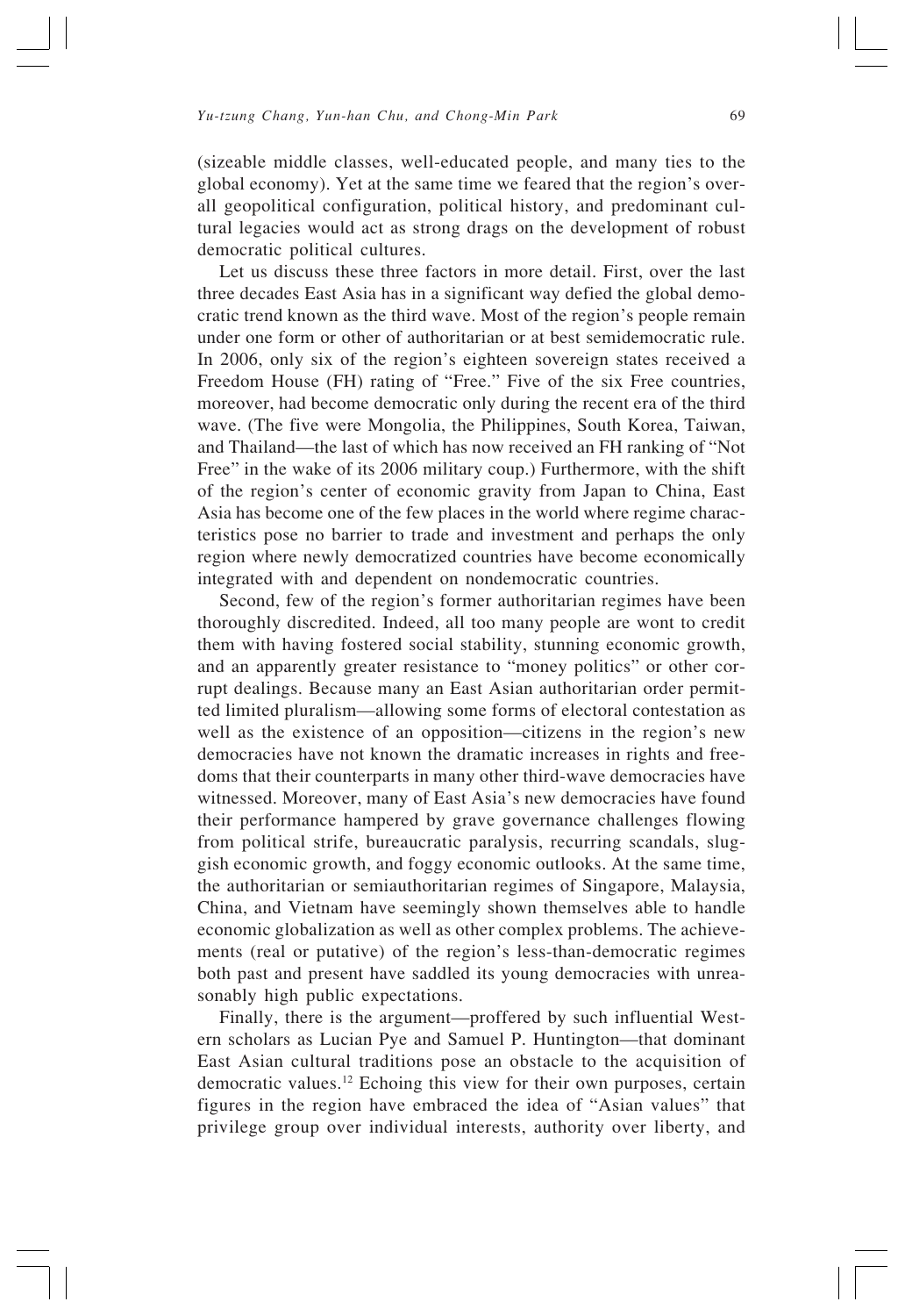|                          |                                     |                                                                                                                                                                                                  | TABLE 1—SUPPORT FOR DEMOCRACY (IN PERCENTAGES)                                                |                                                                                 |                                                                                                       |                                                                                               |                                    |      |
|--------------------------|-------------------------------------|--------------------------------------------------------------------------------------------------------------------------------------------------------------------------------------------------|-----------------------------------------------------------------------------------------------|---------------------------------------------------------------------------------|-------------------------------------------------------------------------------------------------------|-----------------------------------------------------------------------------------------------|------------------------------------|------|
| COUNTRY                  | <b>SURVEY YEAR</b>                  | <b>ALWAYS PREFERABLE</b><br>TO ANY OTHER KIND<br>OF GOVERNMENT <sup>1</sup><br>PREFERABILITY:<br>DEMOCRACY IS                                                                                    | OUR COUNTRY TO BE DEMOCRATIC NOW $\!2^2$<br>TO WHAT EXTENT<br>WOULD YOU WANT<br>DESIRABILITY: | <b>SUITABLE FOR OUR</b><br>DEMOCRACY IS<br>SUITABILITY:<br>COUNTRY <sup>2</sup> | CAPABLE OF SOLVING<br>THE PROBLEMS OF<br><b>DEMOCRACY IS</b><br>OUR SOCIETY <sup>3</sup><br>EFFICACY: | DEMOCRACY IS EQUALLY<br>OR MORE IMPORTANT<br>THAN ECONOMIC<br><b>DEVELOPMENT</b><br>PRIORITY: | $rac{\text{SCORE}}{(0-5)}$<br>MEAN | Z    |
| Taiwan                   | 2001                                | 40.4                                                                                                                                                                                             | 72.2                                                                                          | 59.0                                                                            | 46.8                                                                                                  | 23.5                                                                                          | 2.42                               | 1415 |
|                          | <b>2006</b>                         | 47.5                                                                                                                                                                                             | 83.1                                                                                          | 67.1                                                                            | 54.3                                                                                                  | 24.2                                                                                          | 2.76                               | 1587 |
| South Korea              | 2003                                | 49.4                                                                                                                                                                                             | 95.4                                                                                          | 84.2                                                                            | 71.7                                                                                                  | 30.1                                                                                          | 3.31                               | 1500 |
|                          | 2006                                | 42.7                                                                                                                                                                                             | 94.1                                                                                          | 79.2                                                                            | 55.2                                                                                                  | 32.3                                                                                          | 3.04                               | 1212 |
| Philippines              | 2002                                | 63.6                                                                                                                                                                                             | 88.1                                                                                          | 80.2                                                                            | 60.7                                                                                                  | 21.8                                                                                          | 3.14                               | 1203 |
|                          | 2005                                | 50.6                                                                                                                                                                                             | 70.8                                                                                          | 56.6                                                                            | 55.9                                                                                                  | 26.4                                                                                          | 2.60                               | 1200 |
| Thailand                 | 2001                                | 82.6                                                                                                                                                                                             | 93.0                                                                                          | 88.1                                                                            | 89.6                                                                                                  | 51.3                                                                                          | 4.04                               | 1544 |
|                          | 2006                                | 72.7                                                                                                                                                                                             | 84.6                                                                                          | 82.4                                                                            | 66.2                                                                                                  | 47.9                                                                                          | 3.54                               | 1546 |
| Mongolia                 | 2002                                | 57.1                                                                                                                                                                                             | 91.6                                                                                          | 86.3                                                                            | 78.4                                                                                                  | 48.6                                                                                          | 3.62                               | 1144 |
|                          | 2006                                | 38.9                                                                                                                                                                                             | 94.7                                                                                          | 84.7                                                                            | 76.7                                                                                                  | 32.2                                                                                          | 3.27                               | 1211 |
| Average <sup>4</sup>     | $2001 - 2003$                       | 58.9                                                                                                                                                                                             | 88.1                                                                                          | 79.5                                                                            | 69.8                                                                                                  | 35.2                                                                                          | 3.31                               | 6806 |
|                          | $2005 - 2006$                       | 51.4                                                                                                                                                                                             | 85.3                                                                                          | 74.1                                                                            | 61.5                                                                                                  | 32.9                                                                                          | 3.05                               | 6756 |
| Japan                    | 2003                                | 67.2                                                                                                                                                                                             | 87.1                                                                                          | 76.3                                                                            | 61.4                                                                                                  | 44.0                                                                                          | 3.36                               | 1419 |
| 3. Dichotomous variables | 2. Six or above on a 10-point scale | 4. Values in the Average row refer to those of emerging democracies and exclude Japan. Source: Asian Barometer Survey, 2001-2006.<br>1. Trichotomous variable recoded into dichotomous variables |                                                                                               |                                                                                 |                                                                                                       |                                                                                               |                                    |      |

#### 70 *Journal of Democracy*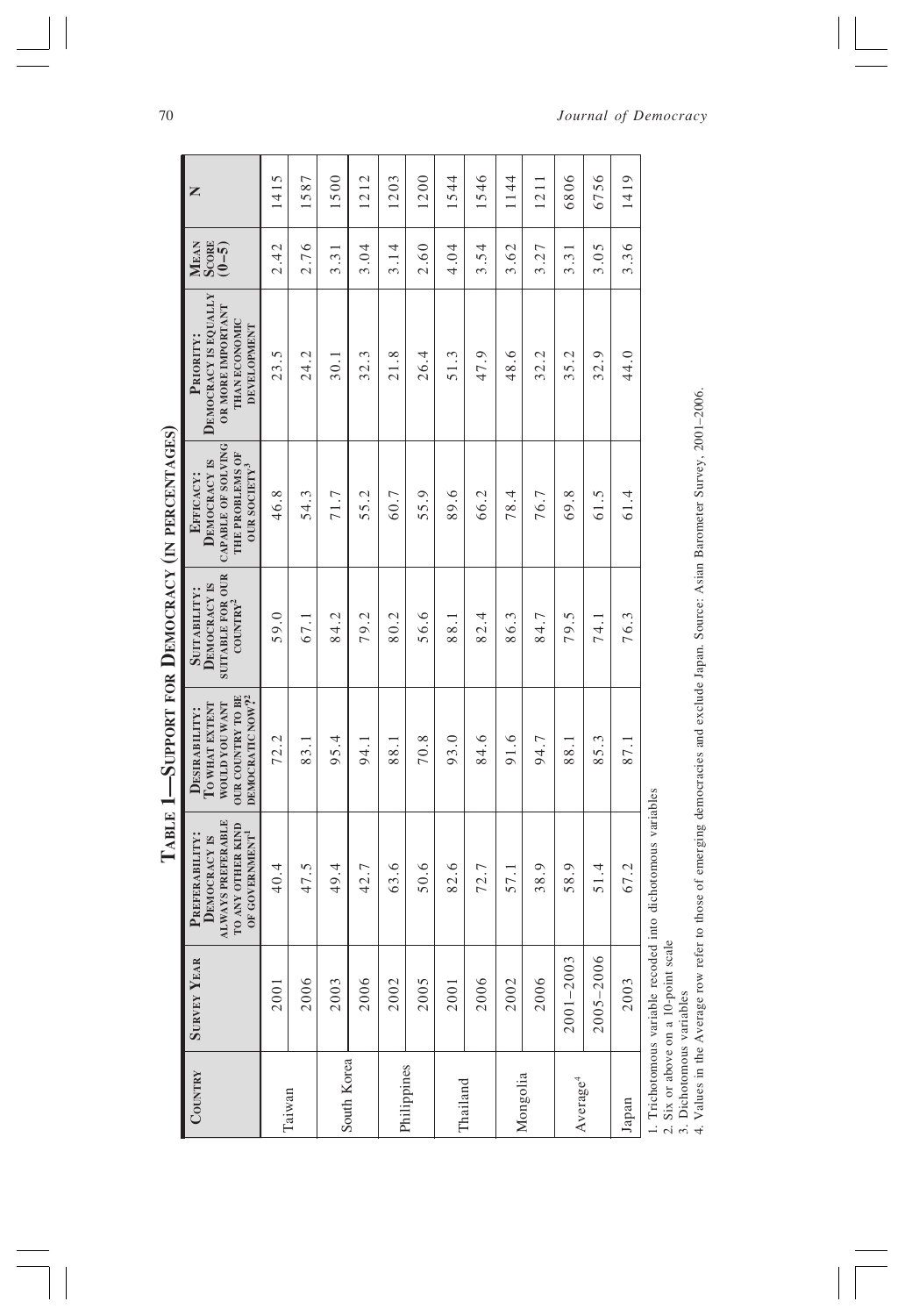duties over rights. Such values, it is said, draw a sharp line between East Asia and the West and make the former less prone to embrace liberal democracy.

The ABS confirms that East Asian citizens feel ambivalent about democracy, and that the region's new democracies have seen their popular legitimacy stay flat or even drop slightly. On the one hand, a great majority of ordinary citizens find the ideal of democracy appealing. Between 2001 and 2003, fully 88 percent of those surveyed across all five new democracies (Mongolia, the Philippines, South Korea, Taiwan, and Thailand) deemed democracy to be "desirable for our country now," while 80 percent considered democracy "suitable for our country," and 70 percent believed that "democracy is capable of solving the problems of our society" (see Table 1). On the other hand, fewer than three out of five respondents (59 percent) considered democracy "preferable to all other kinds of government," while barely more than a third (35 percent) said that it was "equally or more important than development." Even in Japan, the region's oldest democracy, only two-thirds of respondents said that "democracy is always preferable."

More disturbingly, when we surveyed people in the five new democracies again in 2005–2006, every indicator of average support for democracy showed a decline. The preference for democracy and the perceived efficacy of democracy each dropped by about 8 percentage points. Some countries declined sharply on other measures, too. Between the two surveys, a quarter of Thais and a sixth of South Koreans lost confidence in democracy's efficacy, and the belief among Mongolians that "democracy is always preferable" fell 16 points, to only 39 percent. Outside East Asia, such a low level of support was found only in some struggling Latin American democracies.13 In 2005, only 56 percent of Filipinos still said they believed that "democracy is suitable" (a 23 point drop in four years). Only in Taiwan did support for democracy strengthen during this period (albeit from a rather low base).

To measure the overall level of attachment to democracy, we constructed a 6-point (0-to-5) index of the number of prodemocratic responses to the five questions discussed above (see the second column from the right of Table 1). On this index, South Korean and Japanese citizens show lukewarm support for democracy, with mean scores only about at the region's average. Thailand in 2001 registered the highest level of overall support (4.0), reflecting the euphoria and optimism most Thais felt at the beginning of a new administration under sincedeposed premier Thaksin Sinawatra, whose party had just captured an unprecedented single-party majority in parliament. Taiwan registered the lowest mean score (2.4). This came in 2001, just a year after the firstever alternation in power (produced by the 2000 elections) and at a time when the island was suffering the worst economic recession it had known since the 1972–73 oil crisis.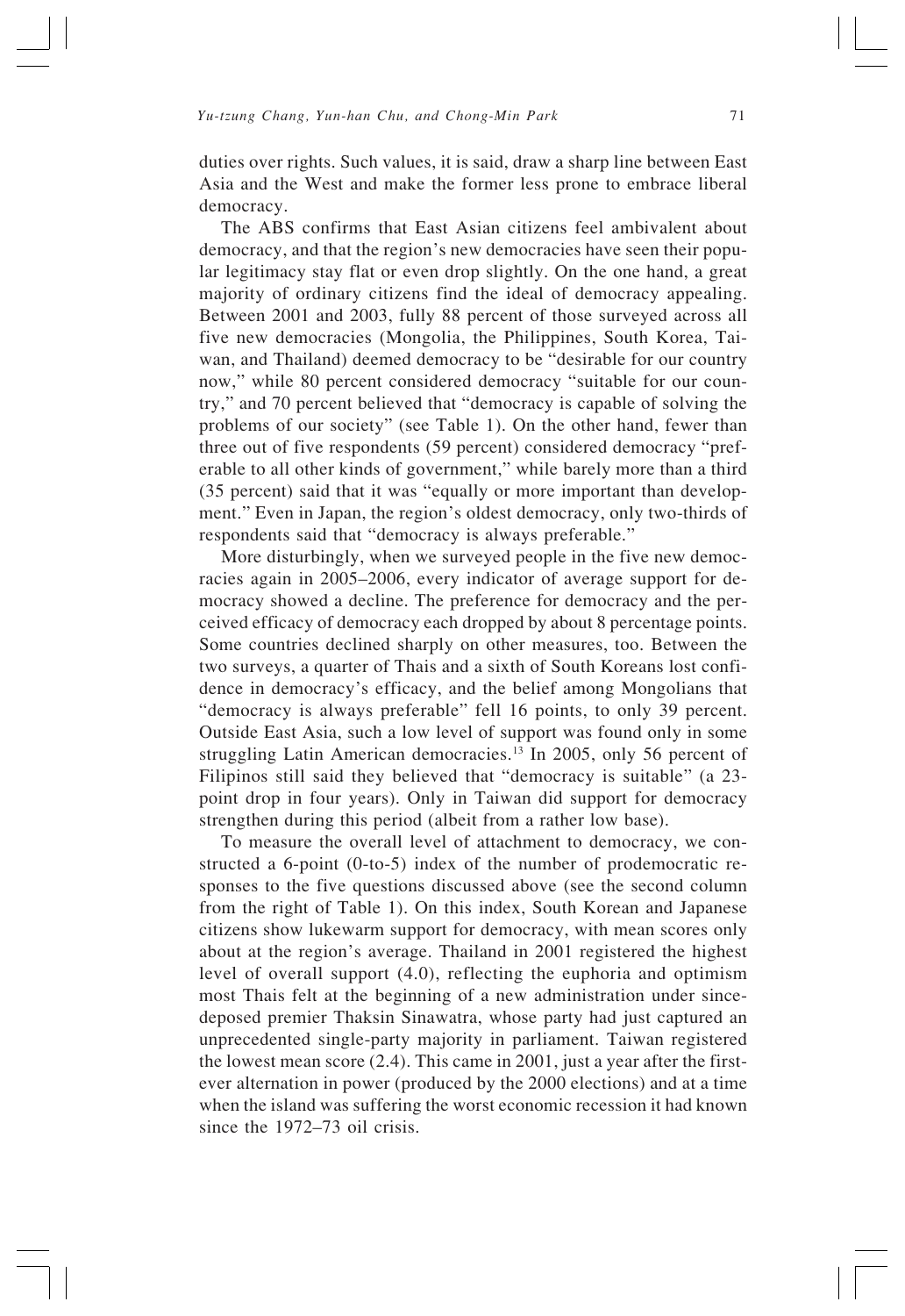Most East Asian democracies are still wrestling with a fragile and fluid foundation of popular support. Crises of governance have taken a toll on popular commitment to democracy, pushing down the region's average score from 3.3 around 2002 to 3.0 around 2006. Now, East Asians on average accept only three out of five possible reasons to embrace democracy. And, as elsewhere, East Asians' attachment to democracy appears context-dependent. The more abstract the context, the stronger is the normative commitment; the more concrete the context, the weaker the commitment. Nearly everyone embraces democracy as an abstract idea, but significantly fewer endorse it as their preferred form of government under all circumstances, and fewer still say that if forced to choose between the two, they would prefer democracy even to economic development.

### **Authoritarianism's Lingering Support**

The absence of full-blown positive sentiment toward democracy in these East Asian countries would be less worrisome to the degree that authoritarian alternatives also lack support. Here as well, however, the evidence is less than reassuring. In the three less-developed countries among our group (Mongolia, the Philippines, and Thailand), pockets of support for authoritarianism are growing rather than diminishing.

If we look at popular rejection of each individual authoritarian alternative—strongman rule, single-party rule, and military rule—antipathy for authoritarianism appears quite high. In the first-wave surveys, more than two-thirds in every country except Mongolia opposed replacing democracy with strongman rule. Rejection of single-party rule was less emphatic but still exceeded two-thirds in all countries except Thailand (where it stood at 61 percent). Military rule was rejected even more vigorously, at levels exceeding 80 percent in every country except the Philippines (63 percent). Yet the aggregate picture raises some cause for concern. Only in Korea, Japan, and Taiwan did a majority reject all three alternatives. In Mongolia, the Philippines, and Thailand, only 39 to 46 percent of respondents rejected all three authoritarian options.

More alarmingly, the gap between the two sets of countries widened significantly in the second survey. Rejection of all three authoritarian options rose from 56 to 69 percent in Taiwan and from 71 to 77 percent in South Korea, but it dropped from 44 to 28 percent in Mongolia and declined slightly to 39 percent in the Philippines. In both of the latter countries, the yearning for a "strong leader" to decide everything grew substantially. Worrisome signs also popped up in Thailand on the eve of the 2006 military coup. While the aggregate measure of authoritarian detachment improved (from 46 to 55 percent), the percentage of Thais who disapproved of military rule dropped 9 points, and the percentage of those who objected to strongman rule dropped 8 points.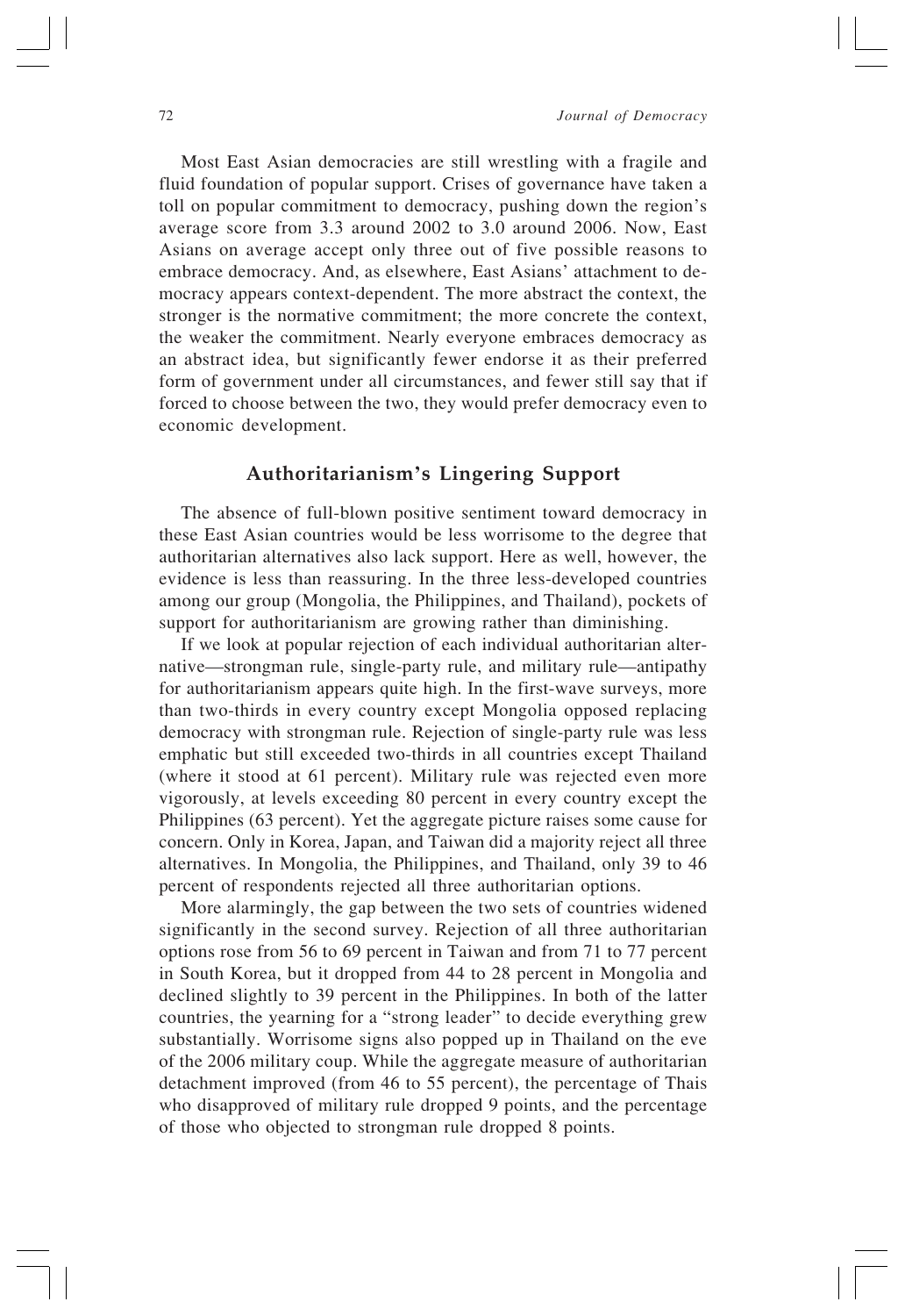| <b>COUNTRY</b>       | <b>SURVEY</b><br>YEAR | <b>DISAGREE WITH THE FOLLOWING:</b> |                                            |                                       |                                   |  |  |
|----------------------|-----------------------|-------------------------------------|--------------------------------------------|---------------------------------------|-----------------------------------|--|--|
|                      |                       | <b>STRONG</b><br>$LEADER1$          | <b>No OPPOSITION</b><br>PARTY <sup>2</sup> | <b>MILITARY</b><br>$R_{\text{ULE}}^3$ | <b>REJECT ALL</b><br><b>THREE</b> |  |  |
| Taiwan               | 2001                  | 68.3                                | 70.3                                       | 81.6                                  | 55.7                              |  |  |
|                      | 2006                  | 76.1                                | 82.9                                       | 88.2                                  | 69.1                              |  |  |
| South Korea          | 2003                  | 84.4                                | 86.7                                       | 89.8                                  | 71.3                              |  |  |
|                      | 2006                  | 82.7                                | 87.8                                       | 90.5                                  | 76.8                              |  |  |
| Philippines          | 2002                  | 69.4                                | 69.6                                       | 62.7                                  | 39.6                              |  |  |
|                      | 2005                  | 58.5                                | 64.6                                       | 73.0                                  | 38.5                              |  |  |
| Thailand             | 2001                  | 76.6                                | 61.3                                       | 81.2                                  | 46.1                              |  |  |
|                      | 2006                  | 68.8                                | 73.1                                       | 71.3                                  | 54.7                              |  |  |
| Mongolia             | 2002                  | 59.2                                | 72.4                                       | 85.8                                  | 44.4                              |  |  |
|                      | 2006                  | 34.5                                | 70.9                                       | 82.8                                  | 28.4                              |  |  |
| Average <sup>4</sup> | $2001 - 2003$         | 72.4                                | 72.1                                       | 80.7                                  | 52.2                              |  |  |
|                      | 2005-2006             | 65.0                                | 76.1                                       | 81.1                                  | 54.5                              |  |  |
| Japan                | 2003                  | 79.1                                | 66.7                                       | 94.4                                  | 57.4                              |  |  |

**TABLE 2—DETACHMENT FROM AUTHORITARIANISM (IN PERCENTAGES)**

1. "We should get rid of parliament and elections and have a strong leader decide things."

2. "No opposition party should be allowed to compete for power."

3. "The military should come in to govern the country."

4. Values in the Average row refer to those of emerging democracies and exclude Japan.

Source: Asian Barometer Survey, 2001–2006.

Comparing Tables 1 and 2 reveals another important contrast between the two sets of countries. On measures of support for democracy, Thailand and Mongolia appear stronger than Taiwan and South Korea, but the former two (and the Philippines) lag well behind on authoritarian detachment. This suggests that Thailand, Mongolia, and the Philippines each have a large number of equivocal and confused citizens whose inconsistent political orientations burden their democracies with a fragile foundation of legitimacy. In Taiwan and South Korea, authoritarianism has gradually lost its appeal, but democracy has not yet lived up to their citizens' high expectation.

Evidence from Eastern Europe, Africa, and Latin America suggests that popular support for democracy is directly affected by citizen's assessment of how well democracy works.<sup>14</sup> Some early studies of East European transitions identified perceptions of change in economic circumstances as the most important factor influencing support for democracy.15 Later studies qualified this view by finding that citizens' perceptions that "good governance" (rule of law, corruption control, and the like) was in place had a still larger impact on democratic support.16 In analyzing data from Africa, Robert Mattes and Michael Bratton also found that people judged democracy through direct experience with their own governments' political and (to a lesser extent) economic performance.<sup>17</sup>

Our surveys used three succinct indicators to gauge how citizens assessed the working of democracy. The first was overall satisfaction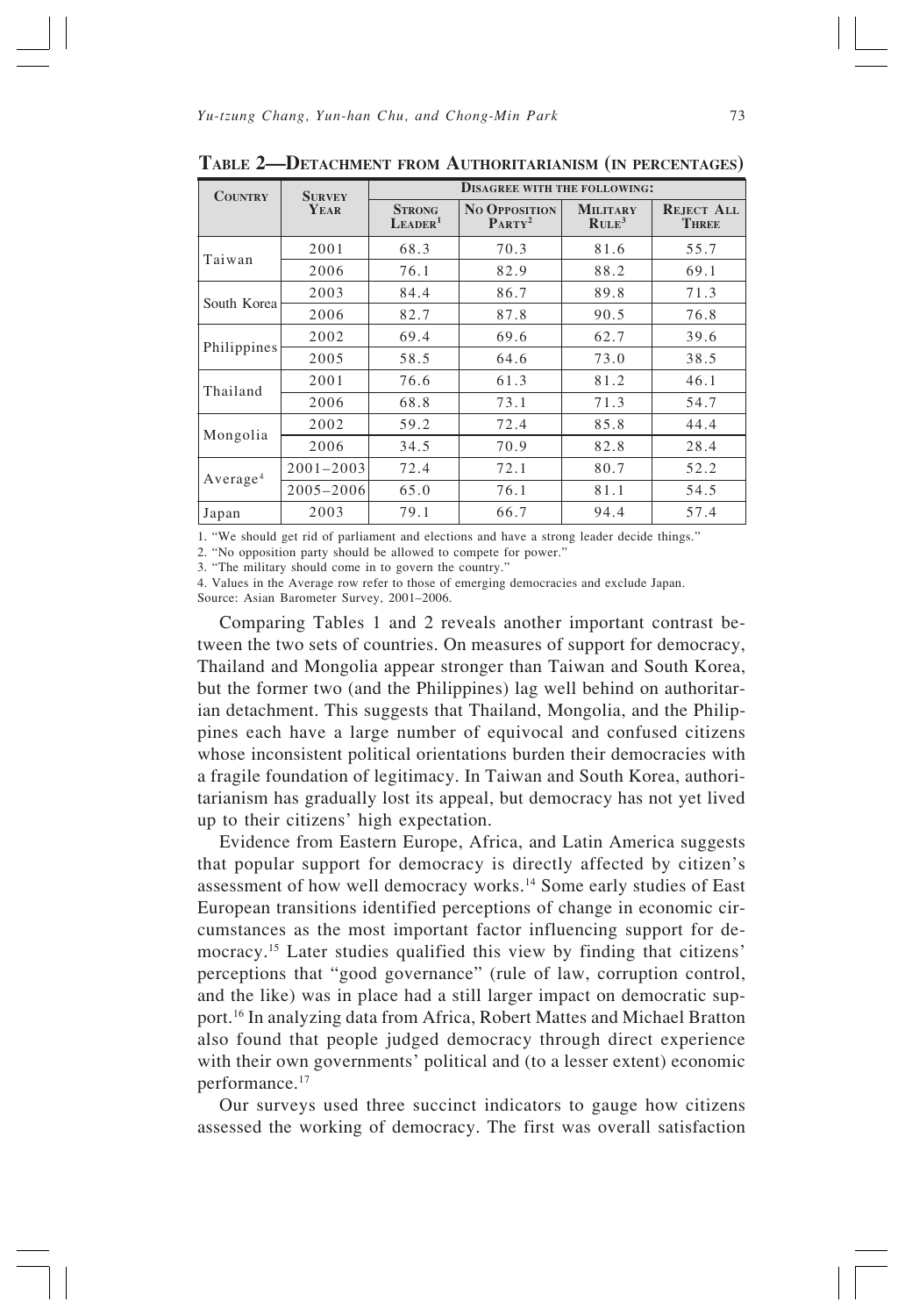"with the way democracy works in our country." The second measures perceptions of the extent of corruption in the national government, and the third taps people's assessments of general economic conditions over the last few years (often seen as a telling indirect measure of regime effectiveness). From these responses we can glean possible reasons for the waning of popular support for democracy and the revival of authoritarian nostalgia in several of our cases.

In each of the five new democracies, negative assessments of democratic performance increased markedly on at least one of the three items. Dissatisfaction with the way democracy works declined slightly in Taiwan (to 39 percent) but increased in each of the other four countries, still to a very low level (15 percent) in Thailand, but to 44 percent in South Korea and to 59 percent in the Philippines.<sup>18</sup> This explains why in 2005 the Philippines registered the lowest mean score (2.6) on the five-item battery measuring support for democracy and the second-lowest overall level of authoritarian detachment in the region, while these two indices of democratic legitimacy have improved somewhat between 2002 and 2006 in Taiwan. This macro-level observation is backed up by individual-level statistical analysis, which shows a significant correlation between the level of dissatisfaction and the mean score of the support-for-democracy battery.<sup>19</sup>

Moreover, in all East Asian democracies (including Japan), citizens were appalled by stories of rampant corruption at the level of the national government. Across the region, no other factor seems to have done as much to hurt public confidence in democratic institutions.<sup>20</sup> During the first wave of surveys, more than 45 percent of respondents in Japan, South Korea, and Taiwan—and more than 60 percent in Mongolia and the Philippines—perceived that "almost everyone" or "most officials" were "involved in corruption and bribe-taking in the national government." Such cynical assessments have persisted in South Korea and the Philippines and have intensified in Taiwan (to 58 percent) and Mongolia (to 69 percent). Resentment of corruption has evidently helped to feed the dramatic rise in Mongolians' yearning for strongman rule.

Most of East Asia's democratic regimes cannot rely on economic performance because the region's growth momentum has not fully recovered to (and may never again reach) the levels seen before the 1997 financial crash. Still, significant differences exist among countries because citizens assess their respective national economic conditions differently. In countries where rapid economic growth was the rule for decades, recent performance might "feel" much worse than statistics indicate. Therefore, we are not surprised to find that slightly more than four-fifths of Japanese in 2003, three-quarters of South Koreans in 2006, and slightly more than three-fifths of Taiwanese (in both surveys) felt that the national economic condition had gotten worse in the last few years. The combination of this disparaging assessment of the economy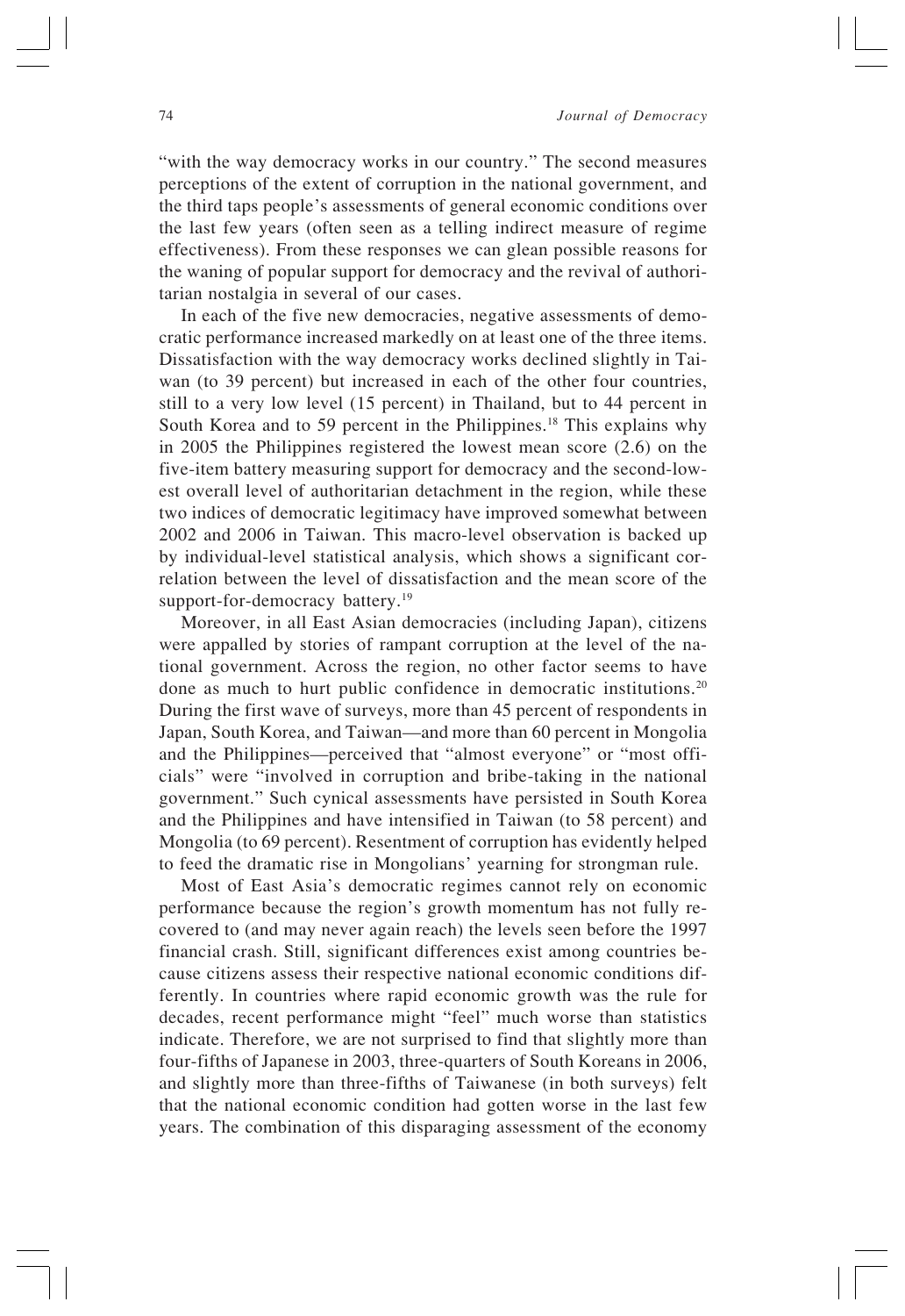with the perception of rampant corruption helps explain why so many citizens in Taiwan and South Korea (and to some extent in Japan as well) still doubt that democracy is effective, or that it is always preferable. Where people have experienced (within memory) a variant of soft authoritarianism that delivered social stability, economic development, and at least the appearance of resistance to money politics, democracy now seems to be having a hard time winning hearts.

#### **The Uneven Spread of Liberal-Democratic Values**

To what extent is popular support for democracy in East Asia deeply rooted in a liberal-democratic political culture? This is a crucial question for gauging the region's democratic future, as it tests how robust is the observed popular commitment to democracy. If citizens' embrace of democracy is not anchored in liberal values affirming freedom and the rule of law, the foundation of regime legitimacy will remain shallow and fragile. This also provides a vantage point for examining the debate over "Asian exceptionalism."21 If a liberal-democratic culture can take root in East Asian soil, especially in societies with a strong Confucian legacy, the core assumption of the "Asian values" thesis is turned on its head.

Due to limited space, we present here only the results of three items selected from a more elaborate battery. The three items were worded to repudiate the notions of political liberty, separation of powers, and the rule of law—which are presumed by some established scholars to contradict traditional Asian concepts of good governance.<sup>22</sup>

In Table 3, we report the percentage of respondents who disagreed with each of the three statements and thus revealed their propensity for liberal-democratic values. We also calculate a 4-point index (0 to 3) based on the number of liberal responses and report the findings in the righthand column of the table.

As we see in Table 3, across East Asia the acquisition of liberal-democratic values has been slow and uneven. The average number of liberal views hovered around the midpoint of 1.5. But here again, the richer countries in our group offer a sharp contrast to their less-developed neighbors. In Japan, South Korea, and Taiwan, a great majority of citizens embrace political liberty, separation of powers, and rule of law. Their mean scores were way above the region's average. In Taiwan, 60 percent of respondents in 2002 and 71 percent in 2006 disagreed that "the government should decide whether certain ideas should be allowed to be discussed in society." In South Korea, the rejection rate was about 60 percent in both surveys, and in Japan it was 55 percent. In South Korea, more than 69 percent of respondents have consistently rejected the notion that "when judges decide important cases, they should accept the view of the executive branch." Less overwhelming but still strong ma-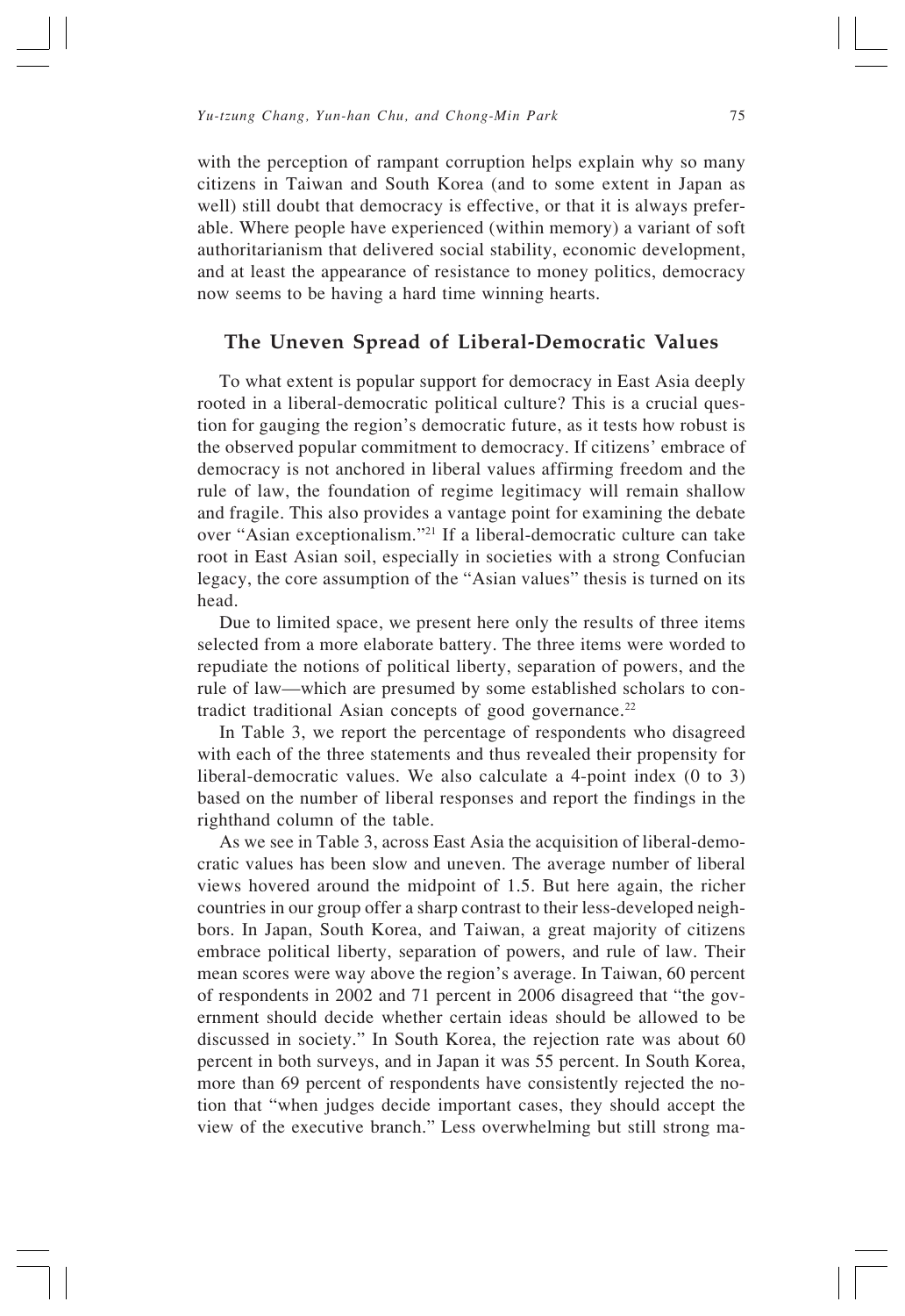| $\mathbf{u}$ , rencent reports |                       |                                             |                                               |                                          |             |
|--------------------------------|-----------------------|---------------------------------------------|-----------------------------------------------|------------------------------------------|-------------|
| <b>COUNTRY</b>                 | <b>SURVEY</b><br>YEAR | <b>DISAGREE WITH THE FOLLOWING:</b>         |                                               |                                          | <b>MEAN</b> |
|                                |                       | <b>REGULATED</b><br>DiscUSSION <sup>1</sup> | <b>POLITICAL</b><br>$J$ UDICIARY <sup>2</sup> | <b>DISREGARD</b><br>THE LAW <sup>3</sup> | $(0-3)$     |
| Taiwan                         | 2001                  | 60.2                                        | 53.7                                          | 58.3                                     | 1.72        |
|                                | 2006                  | 71.1                                        | 57.0                                          | 67.9                                     | 1.96        |
| South Korea                    | 2003                  | 60.1                                        | 69.0                                          | 76.7                                     | 2.06        |
|                                | 2006                  | 58.5                                        | 71.5                                          | 74.3                                     | 2.04        |
| Philippines                    | 2002                  | 39.7                                        | 38.7                                          | 70.2                                     | 1.49        |
|                                | 2005                  | 40.8                                        | 32.3                                          | 59.3                                     | 1.32        |
| Thailand                       | 2001                  | 46.9                                        | 40.1                                          | 49.2                                     | 1.36        |
|                                | 2006                  | 43.9                                        | 27.7                                          | 33.6                                     | 1.05        |
| Mongolia                       | 2002                  | 22.3                                        | 71.0                                          | 59.6                                     | 1.53        |
|                                | 2006                  | 13.5                                        | 42.9                                          | 43.4                                     | 1.00        |
| Average <sup>4</sup>           | $2001 - 2003$         | 47.2                                        | 54.2                                          | 62.6                                     | 1.64        |
|                                | 2005-2006             | 46.9                                        | 46.0                                          | 55.3                                     | 1.48        |
| Japan                          | 2003                  | 55.6                                        | 62.2                                          | 72.0                                     | 1.90        |

**TABLE 3—POPULAR BELIEF IN LIBERAL-DEMOCRACTIC VALUES (IN PERCENTAGES)**

1. "The government should decide whether certain ideas should be allowed to be discussed in society."

2. "When judges decide important cases, they should accept the view of the executive branch." 3. "When the country is facing a difficult situation, it is okay for the government to disregard the law in order to deal with the situation."

4. Values in the Average row refer to those of emerging democracies and exclude Japan. Source: Asian Barometer Survey, 2001–2006.

jorities have done so in Taiwan and Japan as well. Almost three-quarters in Japan and Korea disagreed that "it is okay for the government to disregard the law in order to deal with [a difficult] situation." In Taiwan, the proportion rose from 58 percent in 2002 to 68 percent in 2006. Thus, a liberal-democratic culture seems to be emerging in these three socioeconomically advanced democracies.

By contrast, Filipinos, Mongolians, and Thais gave much more illiberal responses, and the gap between them and Taiwan, South Korea, and Japan is widening. In all three of the former countries, only a minority defended freedom of expression. In Mongolia, support for this freedom (expressed via disagreement with the first item in Table 3) declined to a miniscule 13 percent in 2006. The proportions supporting judicial independence shrank from 40 to 27 percent in Thailand, from 38 to 32 percent among Filipinos, and from 71 to 43 percent among Mongolians. There is a similar pattern of diminishing support for the rule of law, dropping for example from 49 to 33 percent in Thailand. Clearly, liberal-democratic values have not yet taken hold in Mongolia, the Philippines, and Thailand—on the contrary, the political culture in each country seems to have taken an authoritarian turn. Moreover, this deterioration reinforces the three concurrent trends observed earlier: dwindling popular support for democracy, declining popular resistance to authoritarian alternatives, and growing dissatisfaction with the work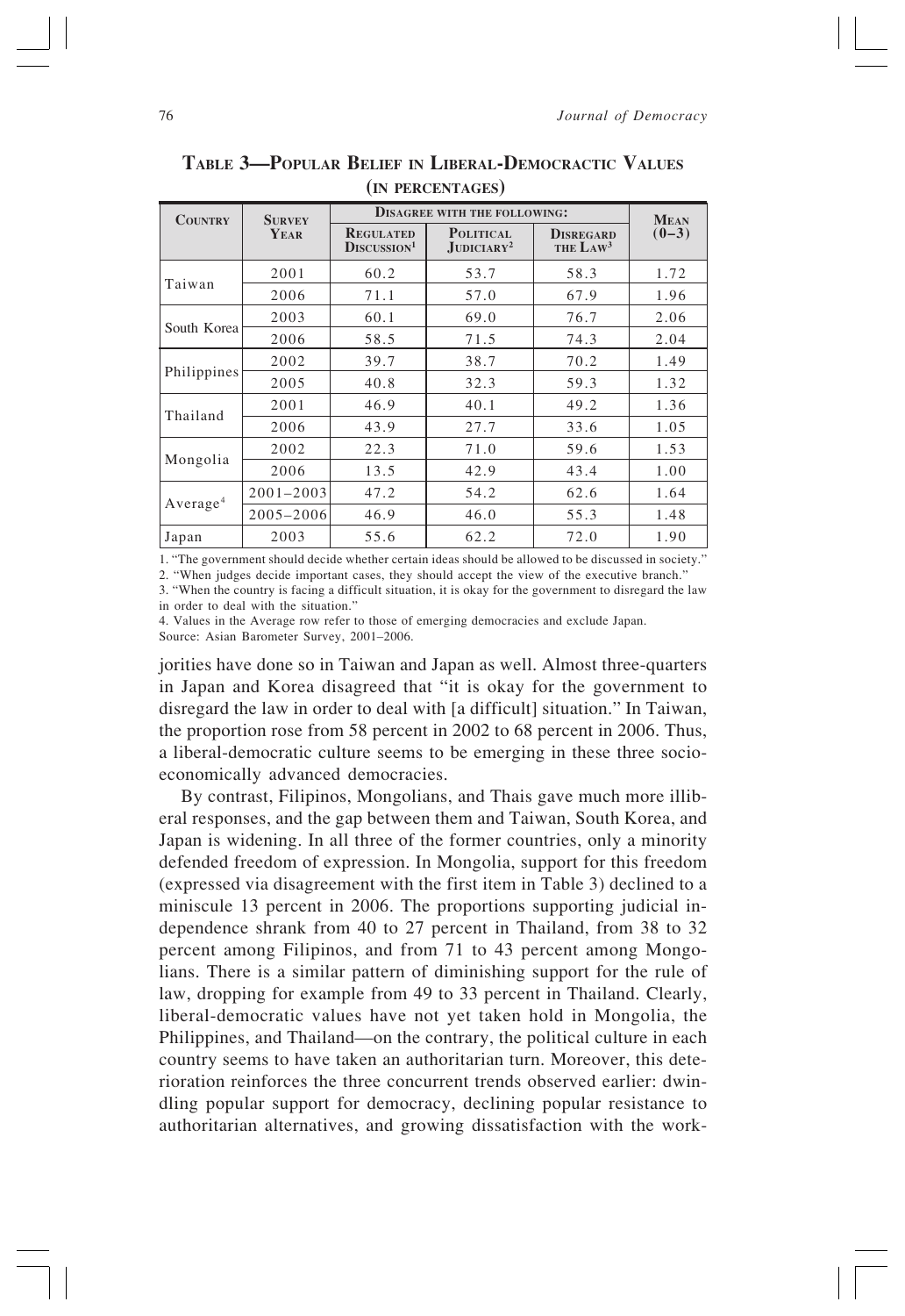ing of democracy. From the viewpoint of regime legitimacy, these young democracies appear vulnerable to any well-orchestrated hostile intervention by a strategically positioned antidemocratic elite.

Table 3 also helps us decipher the meaning behind some of the baffling statistics we observed earlier. In Thailand, support for democracy as a concept far outstripped the regional average, but this support was not backed by belief in liberal-democratic values and hence has proven quite shallow—as the relative quiescence of the country since the 2006 coup suggests. In fact, Thailand's mean score on liberal-democratic values dropped to 1.05 on the 0-to-3 scale, just above Mongolia and way below the region's average.

Lastly, the figures in Table 3 provide little support for the "Asianvalues" thesis. A liberal-democratic culture is emerging in Japan, South Korea, and Taiwan—the very countries which, among all East Asian democracies, are the most thoroughly imbued with Confucian principles and ideals. Their Confucian legacy might not have been conducive to the acquisition of liberal-democratic values, but it appears to have done nothing to hinder the process either.<sup>23</sup>

How does democracy's standing in East Asia appear in global perspective? The short answer is: about average. Democracy is in trouble in East Asia, but at the same time it is in no worse shape there than it is in other developing regions of the planet. East Asia is not alone in showing symptoms of democratic recession, ambivalence toward democracy's legitimacy, and faltering confidence in democracy's effectiveness as a system of governance. Compared to levels of popular support for democracy, strength of authoritarian detachment, and satisfaction with the performance of democracy observed in other regions, our six East Asian democracies appear on a par with similarly situated societies elsewhere in the world.<sup>24</sup>

The lesson we draw is not that East Asian cultures preclude liberal democracy from taking root, but that this form of government must win citizens' support through better performance. People's disenchantment with the gap between democratic promises and democratic realities is growing in all of East Asia's emerging democracies. Many citizens feel that progress toward democratic goals such as the rule of law, accountability, and responsiveness has been too sluggish and too scanty. There is also a broad feeling that the performance of democratic regimes has not lived up to expectations, especially as regards social equity, economic growth, and law and order. As a result, public confidence in democracy's superiority has waned. This does not mean that democratic consolidation in East Asia is a lost cause, but that it will require steps to make democratic regimes more effective, honest, and responsive.

Nonetheless, meeting citizens' expectations for strong economic growth combined with social equity is more difficult in an era when globalization can aggravate economic inequality and instability while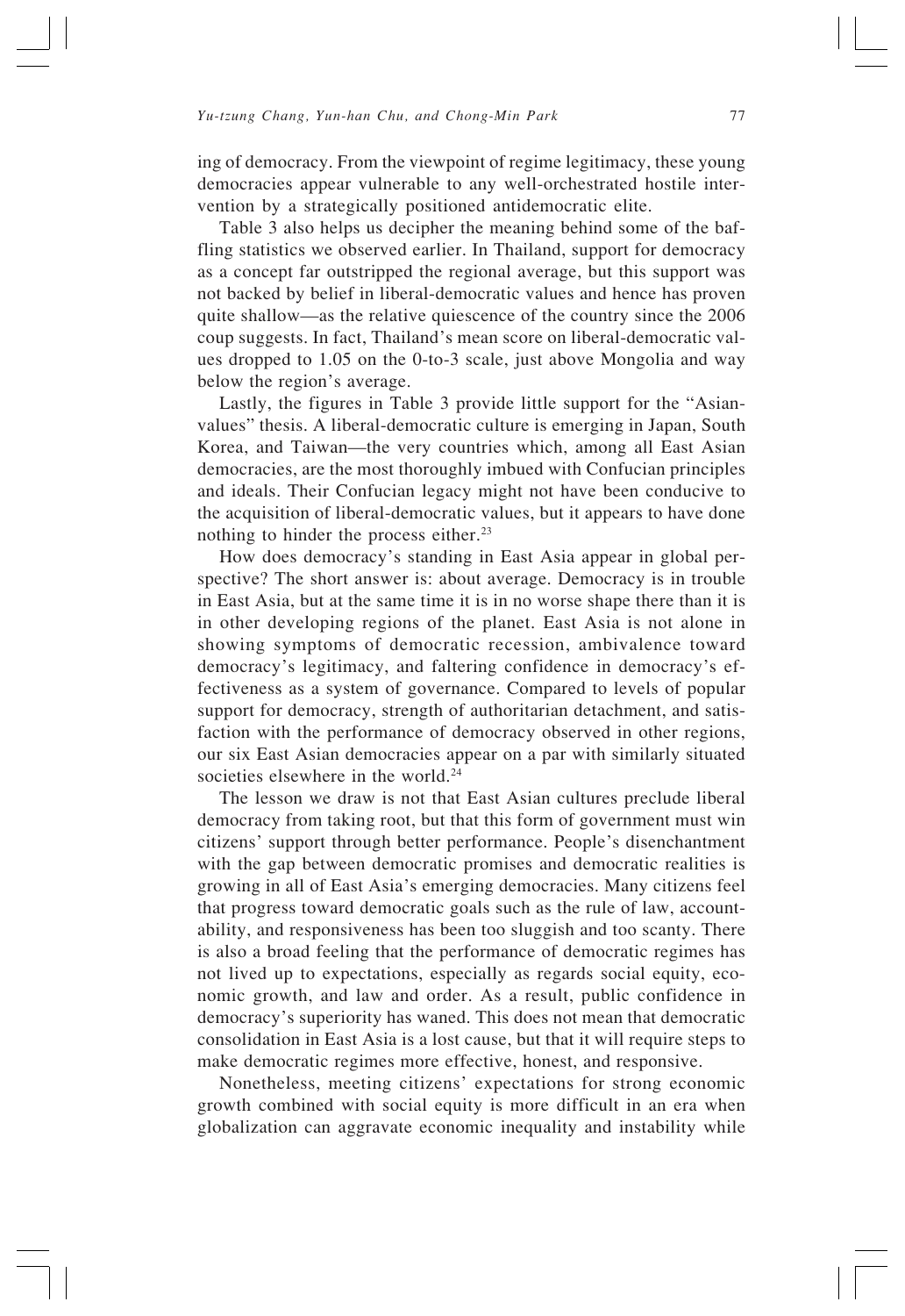hampering the capacity of states to manage and cushion the resulting stresses. Globalization also accelerates the hollowing-out of national politics. It shifts the locus of governing power away from a nation's capital to international organizations (such as the World Bank), multinational firms, foreign institutional investors, and private transnational actors. It pains most citizens to realize that, in a globalized world, their elected governments all too often can do little to shield them and their families from the challenges thrown up by a dynamic world economy.

These are challenges that third-wave democracies face everywhere, but East Asian democracies confront them in a delicate, if not more difficult, regional context. Many East Asian democracies are still struggling against a haze of nostalgia for authoritarianism, as citizens compare life under democracy with either the growth-oriented authoritarianism of the recent past or with their prosperous nondemocratic neighbors of the present. Either way, these region-specific benchmarks tend to set the performance bar for democratic regimes at an unreasonable height.

The economic and geopolitical rise of China over the last decade has also made the regional environment more hospitable for nondemocracies. The dramatic decline of Japan's economic vitality and regional influence during this period has further eclipsed the sway of the United States (and the community of industrialized democracies as a whole) over the political future of the region. The Japanese themselves, meanwhile, feel lukewarm enough about their own system that they are likely to sound an uncertain trumpet when it comes to calling the rest of the region to the liberal-democratic standard. China is showing her socialist neighbors a viable path for growing out of a planned economy, and is proving (so far, at least) that sequenced transition from communism to a form of authoritarian developmentalism is possible. If China fails to embark on a path of democratization, government by consent may still hold its own in the region, but the prospect of new democratic breakthroughs will recede.

#### **NOTES**

We wish to thank all our colleagues who carried out the Asian Barometer Survey in their respective countries, especially Robert Albritton, Thawilwadee Bureekul, Damba Ganbat, Linda Guerrero, Ken'ichi Ikeda, and Doh Chull Shin. We gratefully acknowledge generous financial support from Taiwan's National Science Council and Ministry of Education, National Taiwan University, the Academia Sinica, the Henry Luce Foundation, the World Bank, and the Korean Research Foundation Grant funded by the Korean Government (MOEHRD) (KRF-2005-042-B00016).

1. Juan J. Linz and Alfred C. Stepan, *The Breakdown of Democratic Regimes* (Baltimore: John Hopkins University Press, 1978).

2. See Larry Diamond, *Developing Democracy: Toward Consolidation* (Baltimore: Johns Hopkins University Press, 1999), 65.

3. The Asian Barometer Survey (ABS) represents the region's first collabora-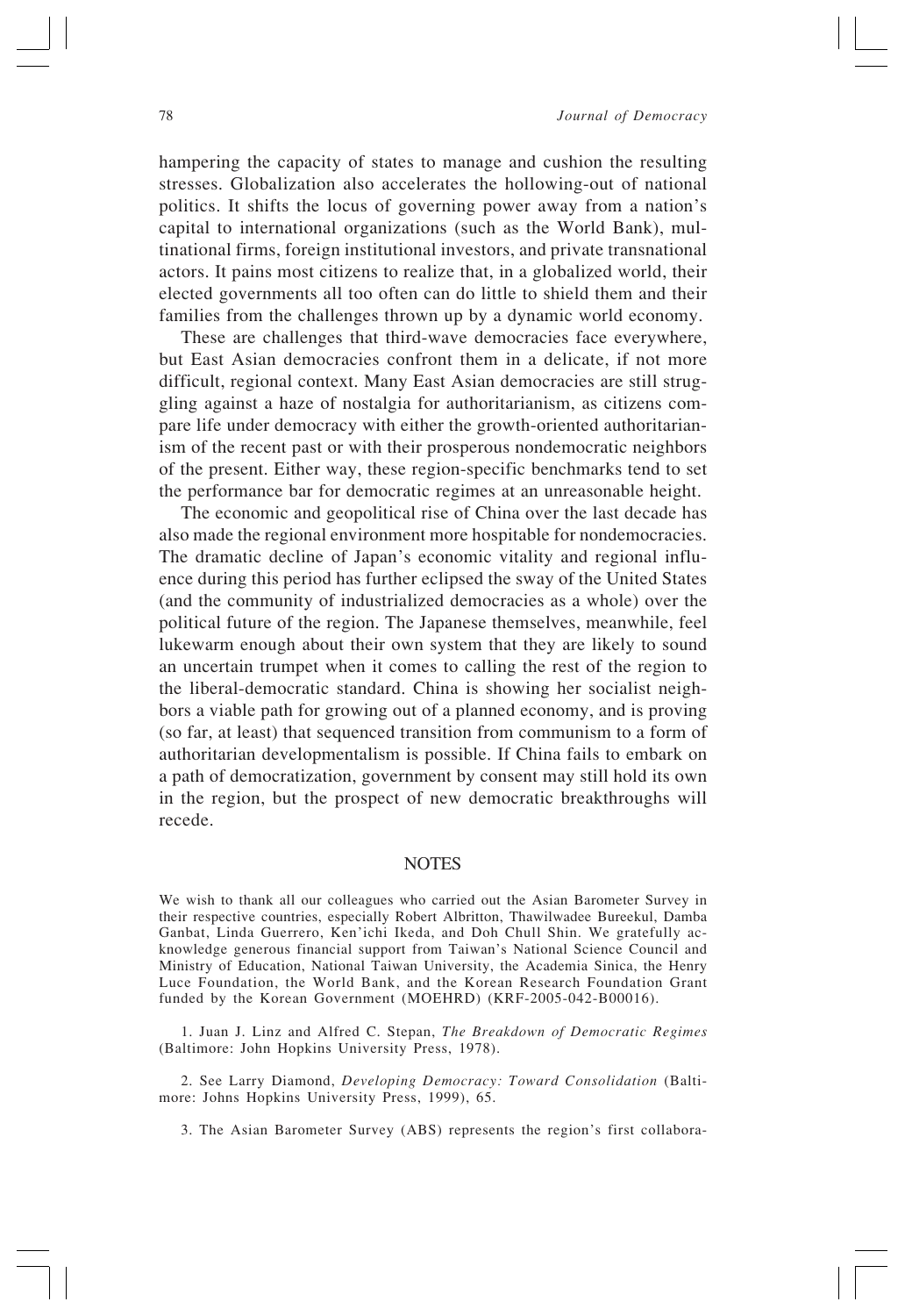tive initiative to develop a regional network of democracy studies based on surveying ordinary citizens. Between June 2001 and February 2003, the ABS surveyed eight East Asian countries and territories: Japan, South Korea, Mongolia, Taiwan, the Philippines, Thailand, Hong Kong, and China. The ABS launched its secondround survey in October 2005, enlarging its geographical scope to cover five more countries in the region. By March 2007 the fieldwork in South Korea, Mongolia, Taiwan, the Philippines, Thailand, and Indonesia had been completed, and the surveys in China, Hong Kong, Japan, Indonesia, Vietnam, Cambodia, Malaysia, and Singapore were still underway. The ABS survey in Thailand was conducted in April and May of 2006, just four months before the military coup. All ABS data were collected through face-to-face interviews of randomly selected eligible voters in each participating country. For further details, visit *www.asianbarometer.org.*

4. Yun-han Chu, Larry Diamond, and Doh Chull Shin, "Halting Progress in Korea and Taiwan," *Journal of Democracy* 12 (January 2001): 122–36; Doh Chull Shin, "Democratization: Perspectives from Global Citizenries," in Russell Dalton and Hans-Dieter Klingemann, eds., *The Oxford Handbook of Political Behavior* (Oxford: Oxford University Press, 2007), 259–82.

5. Robert Adcock and David Collier, "Measurement Validity: A Shared Standard for Qualitative and Quantitative Research," *American Political Science Review* 95 (September 2001): 538.

6. William Mishler and Richard Rose, "What Are the Political Consequences of Trust? A Test of Cultural and Institutional Theories in Russia," *Comparative Political Studies* 38 (November 2005): 1050–78; Doh Chull Shin and Jason Wells, "Is Democracy the Only Game in Town?" *Journal of Democrac*y 16 (April 2005): 88– 101.

7. The ABS asks: "Here is a scale: 1 means complete dictatorship and 10 means complete democracy. To what extent would you want our country to be democratic now?"

8. The exact wording of the item reads: "Here is a similar scale of 1 to 10 measuring the extent to which people think democracy is suitable for our country. If '1' means that democracy is completely unsuitable for [name of country] today and '10' means that it is completely suitable, where would you place our country today?"

9. Respondents were asked: "Which of the following statements comes closer to your own view? 'Democracy cannot solve our society's problems,' or 'Democracy is capable of solving the problems of our society.'"

10. The ABS asks the respondents: "If you had to choose between democracy and economic development, which would you say is more important?"

11. Richard Rose, William Mishler, and Christian Haerpfer, *Democracy and Its Alternatives: Understanding Post-Communist Societies* (Baltimore: Johns Hopkins University Press, 1998), 31.

12. Lucian W. Pye, *Asian Power and Politics* (Cambridge, Mass.: Belknap, 1985); Samuel P. Huntington, *The Clash of Civilizations and the Remaking of World Order* (New York: Simon and Schuster, 1996).

13. Latinobarómetro, *Latinobarómetro Report 2005* (Santiago de Chile: Corporación, 2005).

14. See, for example, Michael Bratton and Eric C.C. Chang, "State Building and Democratization in Sub-Saharan Africa: Forwards, Backward, or Together?" *Comparative Political Studies* 39 (November 2006): 1059–83; Geoffrey Evans and